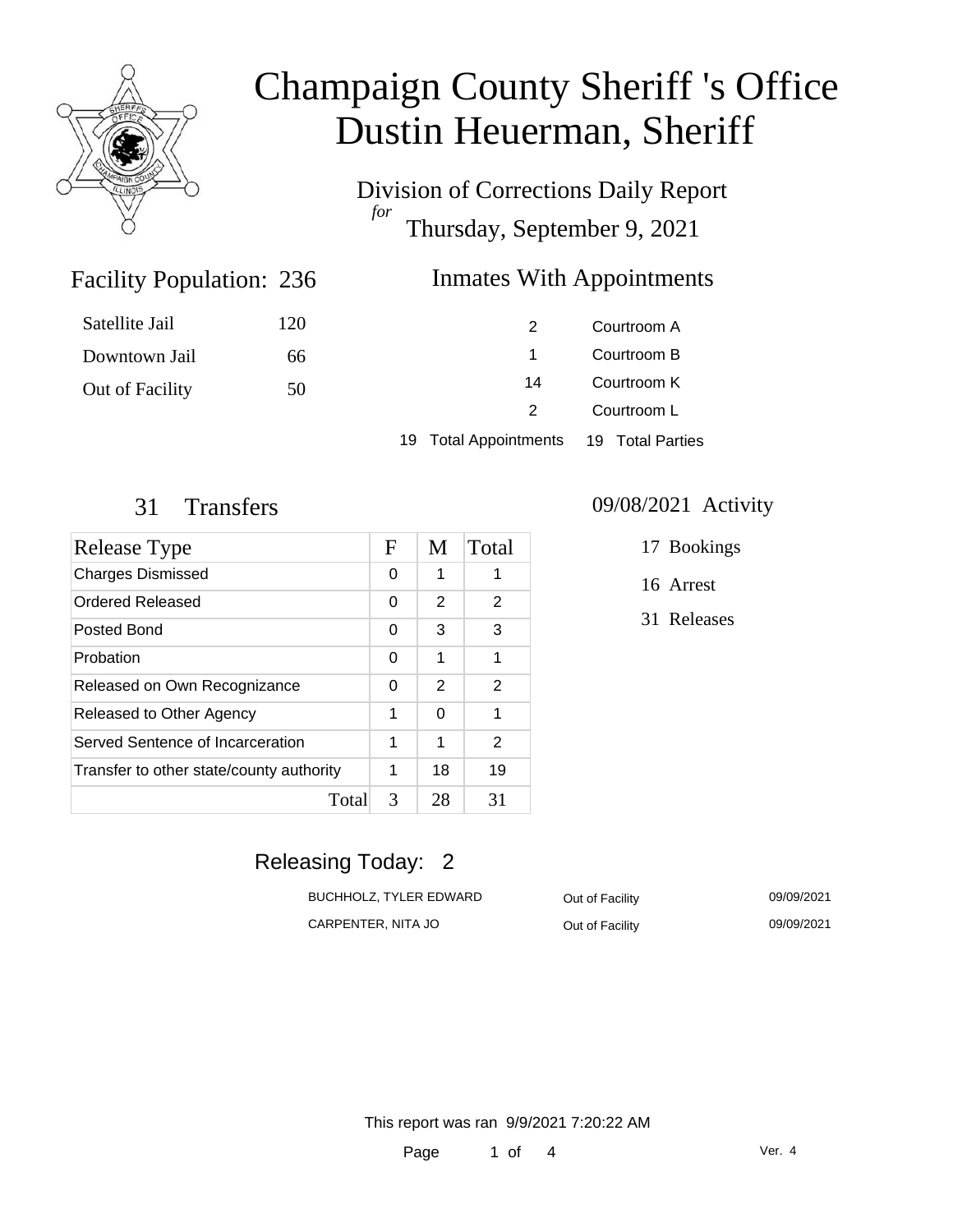

Division of Corrections Daily Report *for* Thursday, September 9, 2021

#### Custody Status Count

- Civil Sentenced CCCC 1
- Electronic Home Dentention 20
	- Felony Arraignment 11
		- Felony Other 2
	- Felony Pre-Sentence 5
		- Felony Pre-Trial 152
	- Felony Pre-Trial DUI 1
	- Felony Sentenced CCSO 4
	- Felony Sentenced IDOC 13
		- Hold Other<sub>2</sub>
		- Misdemeanor Pre-Trial 2
			- Petition to Revoke 6
			- Remanded to DHS 15
			- Traffic Arraignment 2
				- Total 236

This report was ran 9/9/2021 7:20:22 AM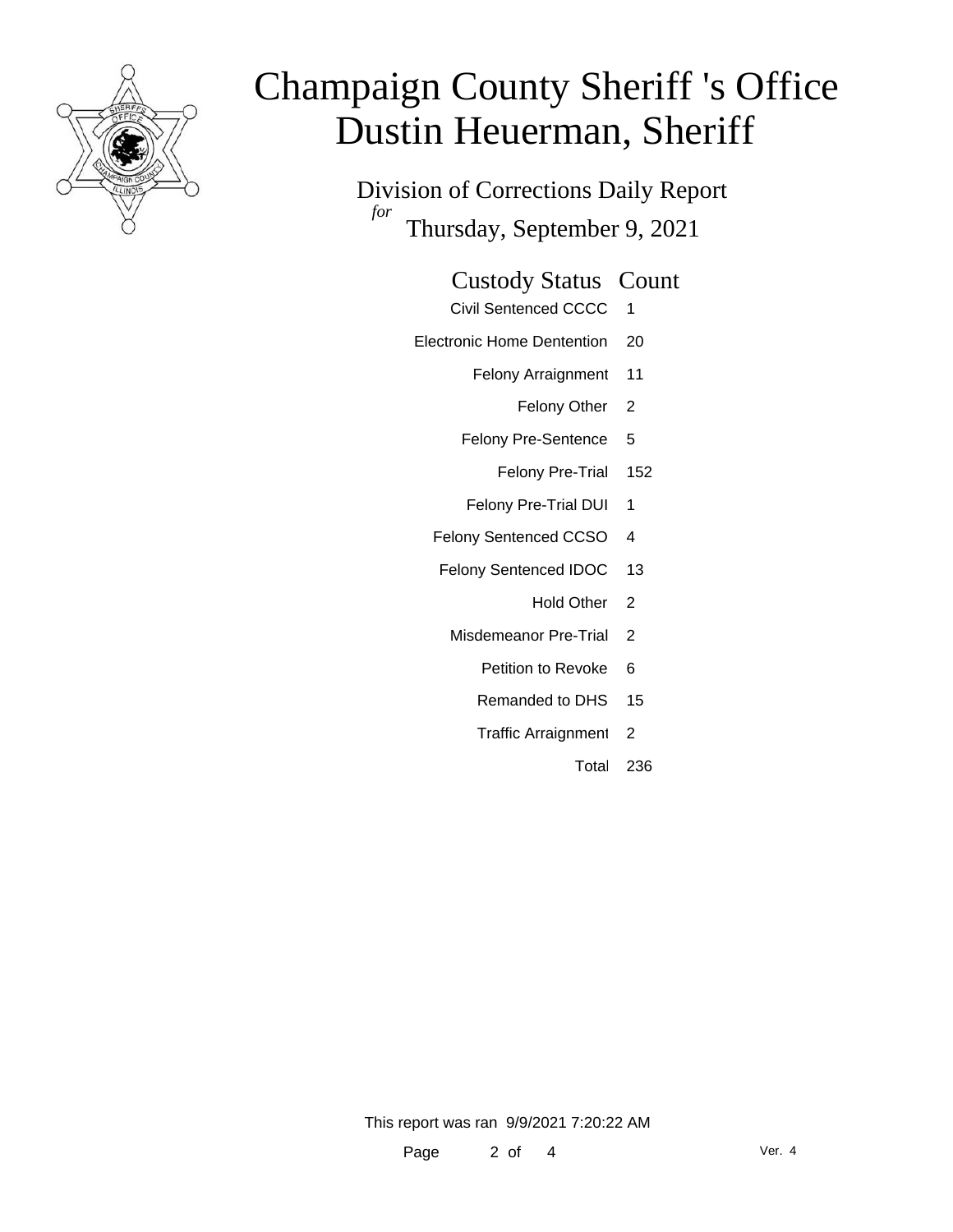

Division of Corrections Daily Report *for* Thursday, September 9, 2021

### Inmates With Appointments

| Jailing Party Name             | Location    | Number of Records / Node |
|--------------------------------|-------------|--------------------------|
| BATES, TYERIA LASHARON         | Courtroom K | 1 / Satellite Jail       |
| BLIZZARD, ALIVN LEE            | Courtroom K | 1 / Satellite Jail       |
| BROWN, SIDREA RENEIA           | Courtroom K | 1 / Satellite Jail       |
| <b>BUFORD, DESHAWN MICHAEL</b> | Courtroom K | 1 / Satellite Jail       |
| CALHOUN, DENZEL                | Courtroom K | 1 / Satellite Jail       |
| <b>COLEMAN, PATRICK KEON</b>   | Courtroom L | 1 / Downtown Jail        |
| COOPER, SOPHIA NICOLE          | Courtroom K | 1 / Satellite Jail       |
| <b>CRIBBS, AARON BRENT</b>     | Courtroom K | 1 / Satellite Jail       |
| DANGERFIELD, AMANTAE ESSTAVION | Courtroom A | 1 / Downtown Jail        |
| HAWKINS, ELIJA TALON           | Courtroom K | 1 / Satellite Jail       |
| <b>HILL, JACOB MILES</b>       | Courtroom K | 1 / Satellite Jail       |
| LENARD, DEMETRIUS MARQUIS      | Courtroom K | 1 / Satellite Jail       |
| NESBITT, BROOKLYN CAMBREA      | Courtroom K | 1 / Satellite Jail       |
| SAMPLE, RYAN CURTIS            | Courtroom B | 1 / Satellite Jail       |
| SANDAGE, JERALD EUGENE         | Courtroom A | 1 / Out of Facility      |
| SMITH, TARRIO TERRELLE         | Courtroom L | 1 / Satellite Jail       |
| SULLIVAN, CODY MICHAEL         | Courtroom K | 1 / Satellite Jail       |
| TURNER, ADAM ANTONIO           | Courtroom K | 1 / Satellite Jail       |
| WEST, ANTONIO DEONTA           | Courtroom K | 1 / Satellite Jail       |

#### **Transfers**

| ADAN, ABDILATIF YUSSUF     | Served Sentence of Incarceration                        | Out of Facility |
|----------------------------|---------------------------------------------------------|-----------------|
| ALLEN, MICHAEL DUANE       | Transfer to other state/county authority Satellite Jail |                 |
| BENNETT, JORDAN SEAN       | Posted Bond                                             | Downtown Jail   |
| CAMPBELL, ELIZABETH TAEHEE | Served Sentence of Incarceration                        | Satellite Jail  |
| COLEMAN, KEJUAN XAVIER     | Transfer to other state/county authority Satellite Jail |                 |

This report was ran 9/9/2021 7:20:22 AM